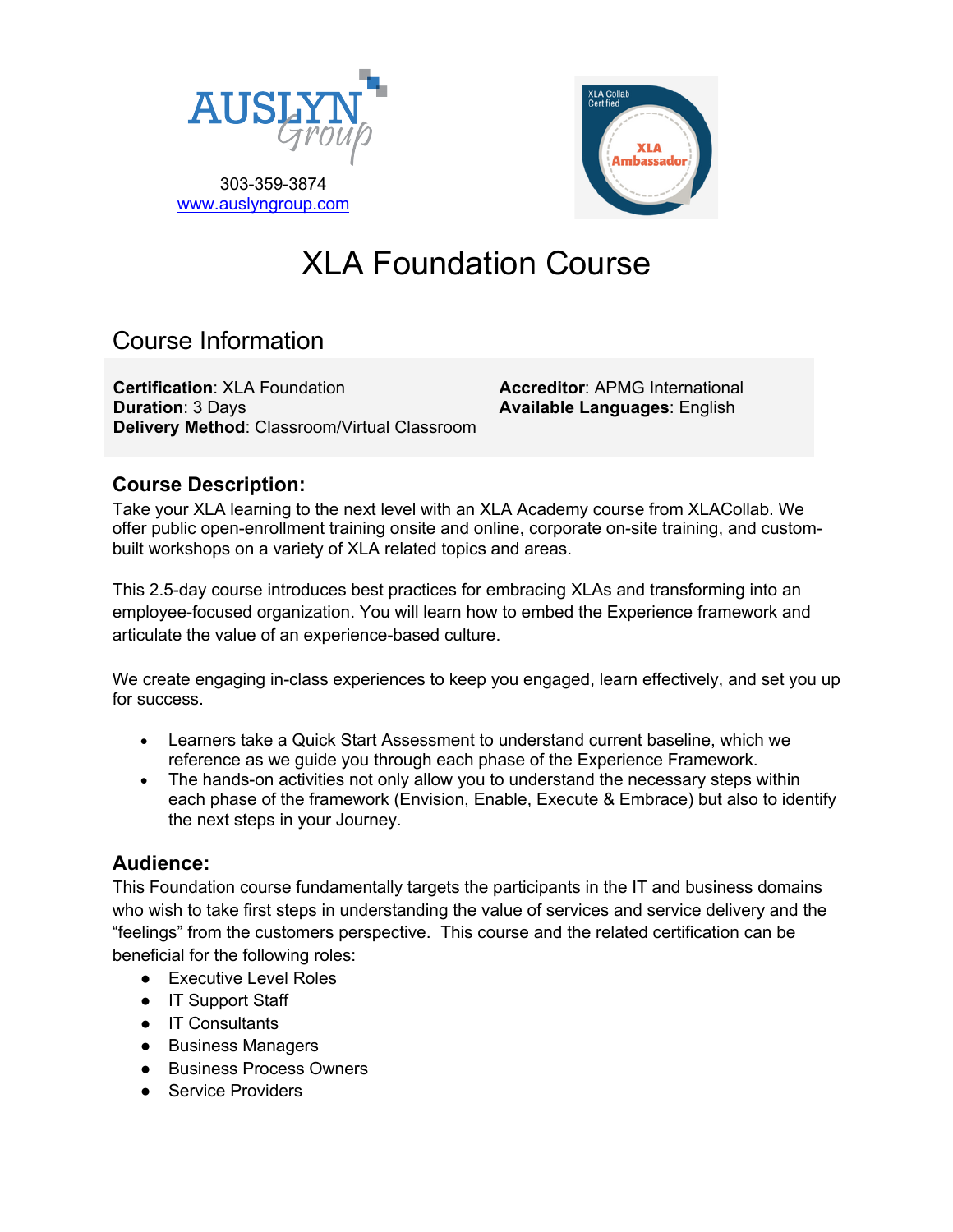$\bullet$  …..

#### **Learning Objectives:**

At the end of this course, participants will be able to:

- How to make XLA's
- Know where you are and where you are going
- How to create your XLA's
- How to get your XLA's into operations
- How to innovate the experience you deliver
- Possible next steps of your journey

#### **Prerequisites:**

None, although the Essence of Experience session will be beneficial.

#### **Course Materials:**

The XLA Foundation course includes the following course components:

- Course Manual Book (eBook or printed)
- Sample Questions
- Exam

#### **Course Agenda:**

| Day 1                                                  | Day 2                                            | Day 3                                                  |
|--------------------------------------------------------|--------------------------------------------------|--------------------------------------------------------|
| Course Introduction &<br>Overview                      | <b>Enabling Experience Overview</b>              | <b>Embracing Experience</b><br>Overview                |
| Recap / Overview of Essence<br>of Experience           | Enabling: Creating XLA's                         | Embracing: Managing the<br><b>Experience Delivered</b> |
| Introduction to the Experience<br>Journey              | Enabling Experience at<br>Capstone Corp.         | <b>Business Case: Embracing</b>                        |
| <b>Experience Foundation</b><br><b>Course Exercise</b> | <b>Executing Experience</b><br>Overview          | <b>Experience Journey Next Steps</b>                   |
| <b>Envisioning Experience</b><br>Overview              | Executing: XMO                                   | Putting it all Together                                |
| Envisioning Experience of<br>Capstone Corp.            | <b>Executing Experience at</b><br>Capstone Corp. | <b>Course Review and Closings</b>                      |

# Exam Information

#### **Exam Facts**

| Delivery | Paper / Online Based |
|----------|----------------------|
|----------|----------------------|